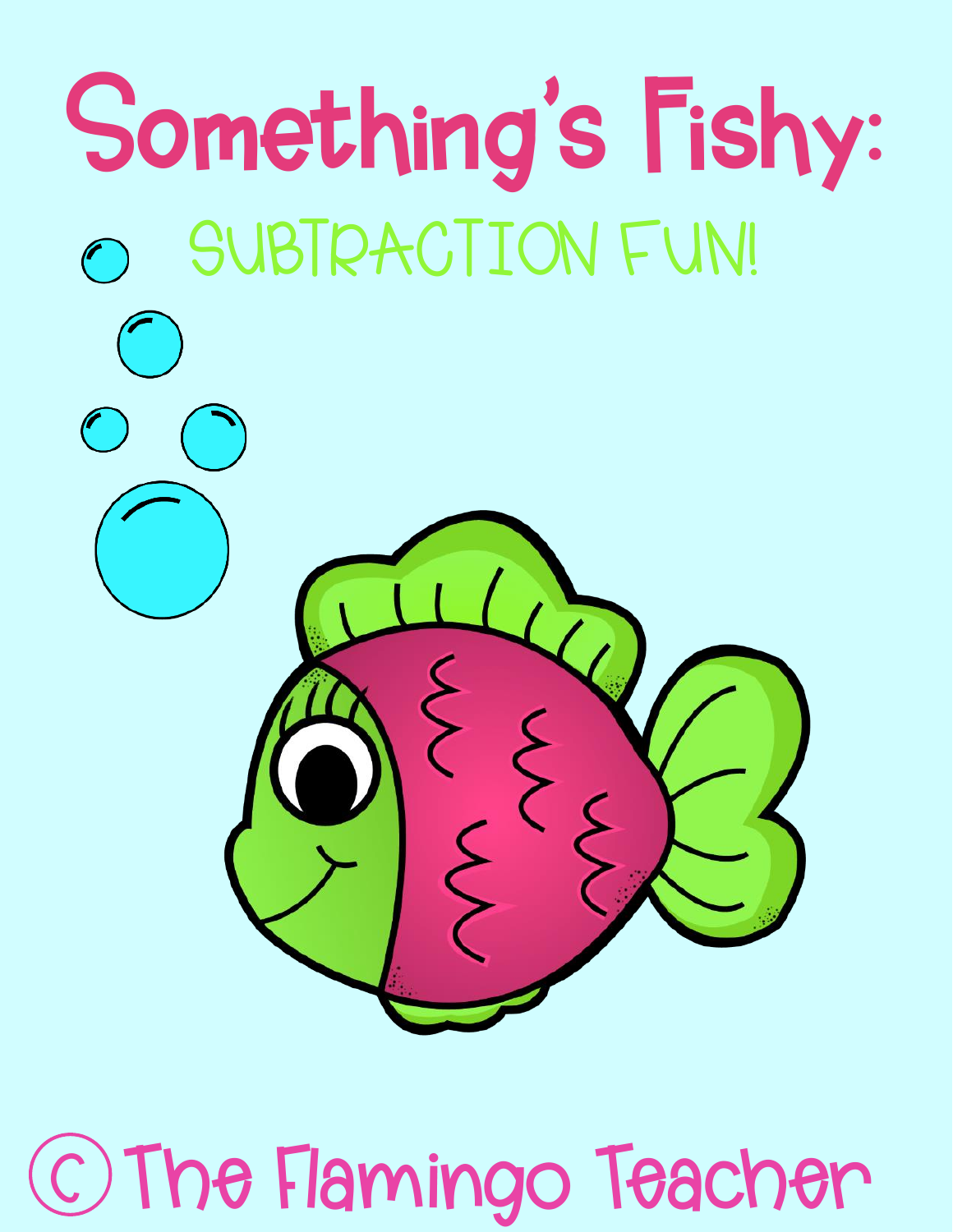Something's Fishy: SUBTPACTION FUN!

# Click here for the Google Slides version!



## C) The Flamingo Teacher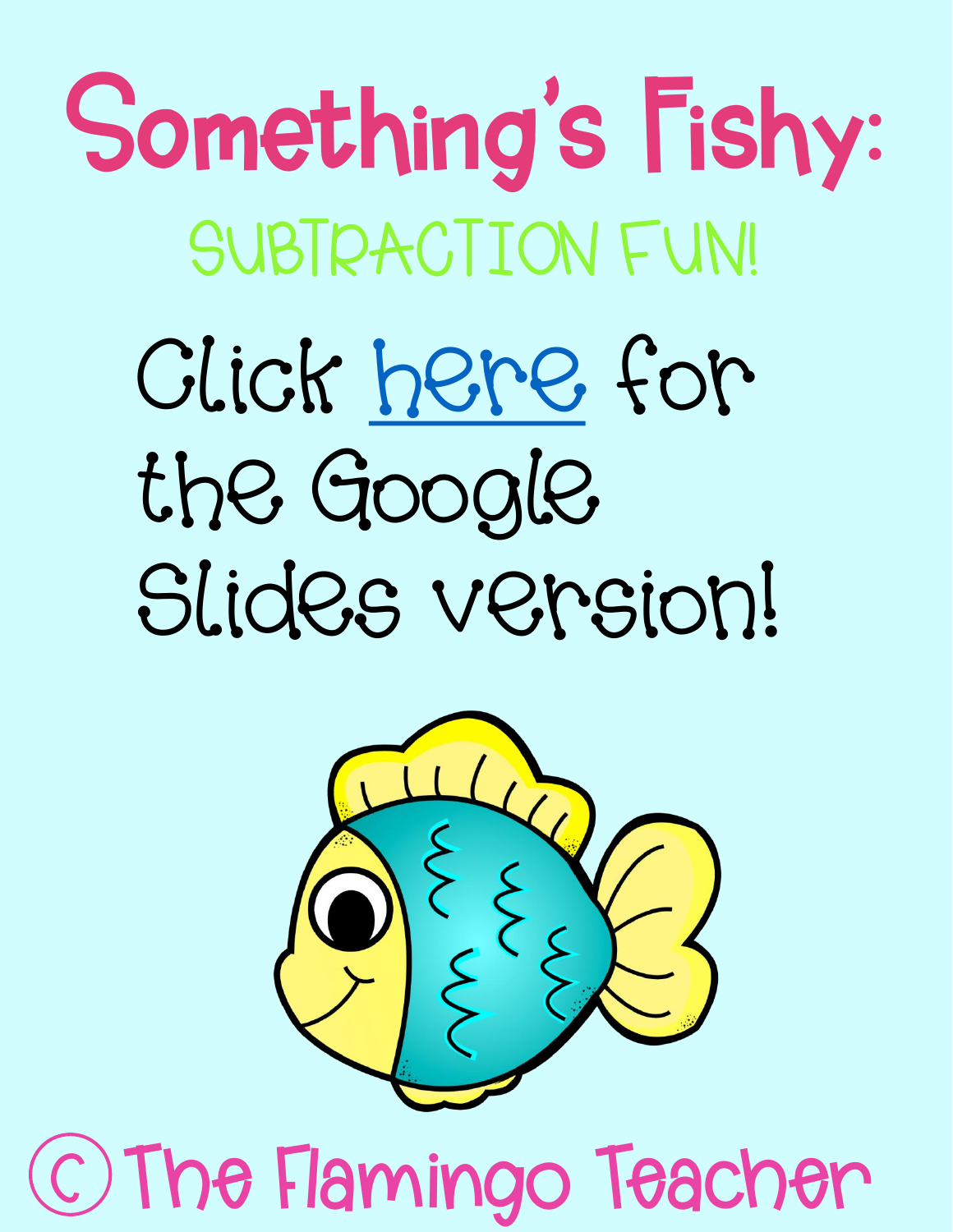Name:

#### METHEMG'S FESI SUBTRACTION FUN!

 $\bigcap$ 

 $\mathbb{C}$ 

#### Directions: Color the fish any colors. Then, cut them out. Use the fish and the fish work mat to help you solve the subtraction problems.

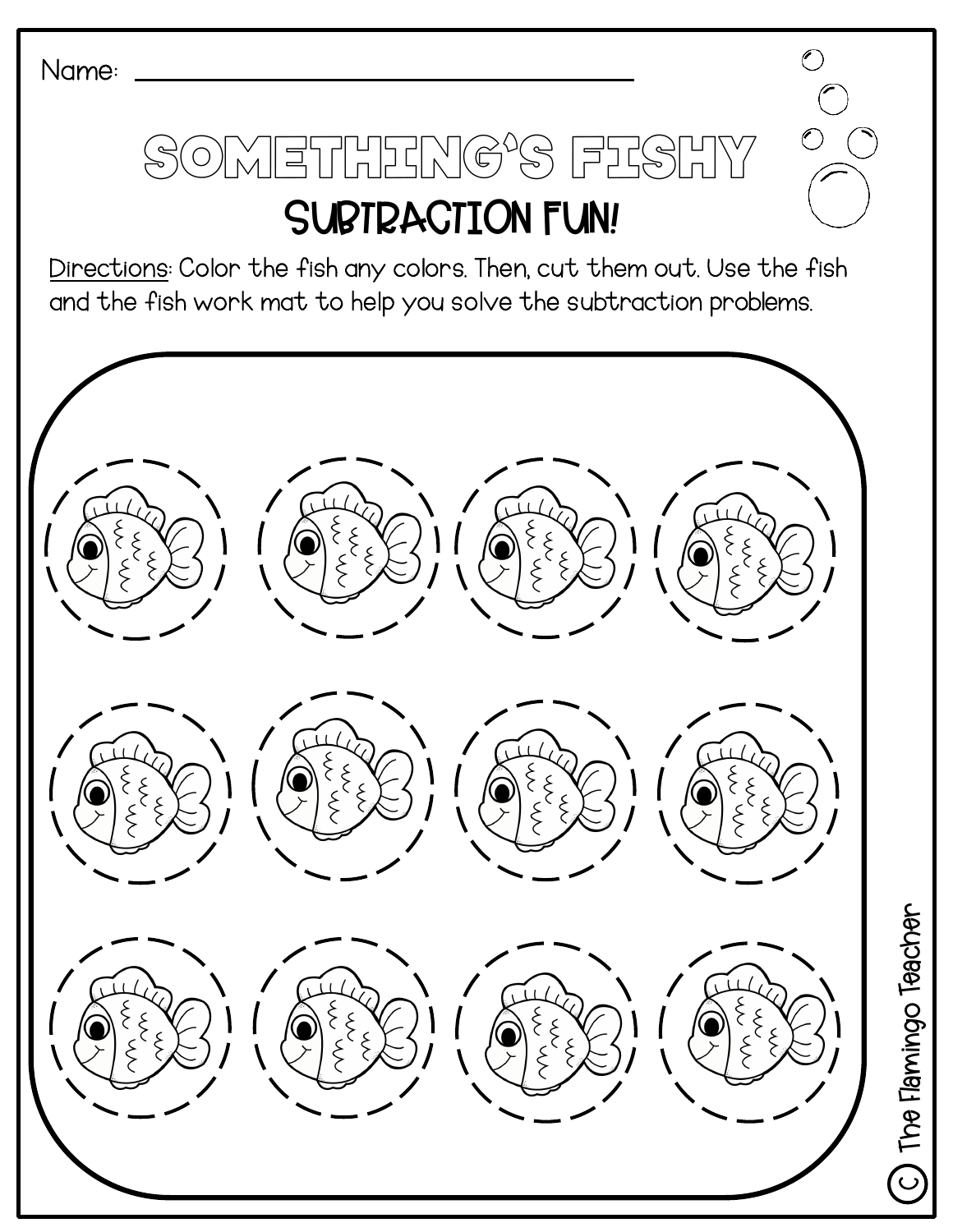|  | Name: |  |  |  |
|--|-------|--|--|--|
|--|-------|--|--|--|



#### WORK MAT

Color the work mat. Then, use it to help you figure out the subtraction problems..



The Flamingo Teacher The Flamingo Teacher

 $\bigcirc$ 

 $\bigcirc$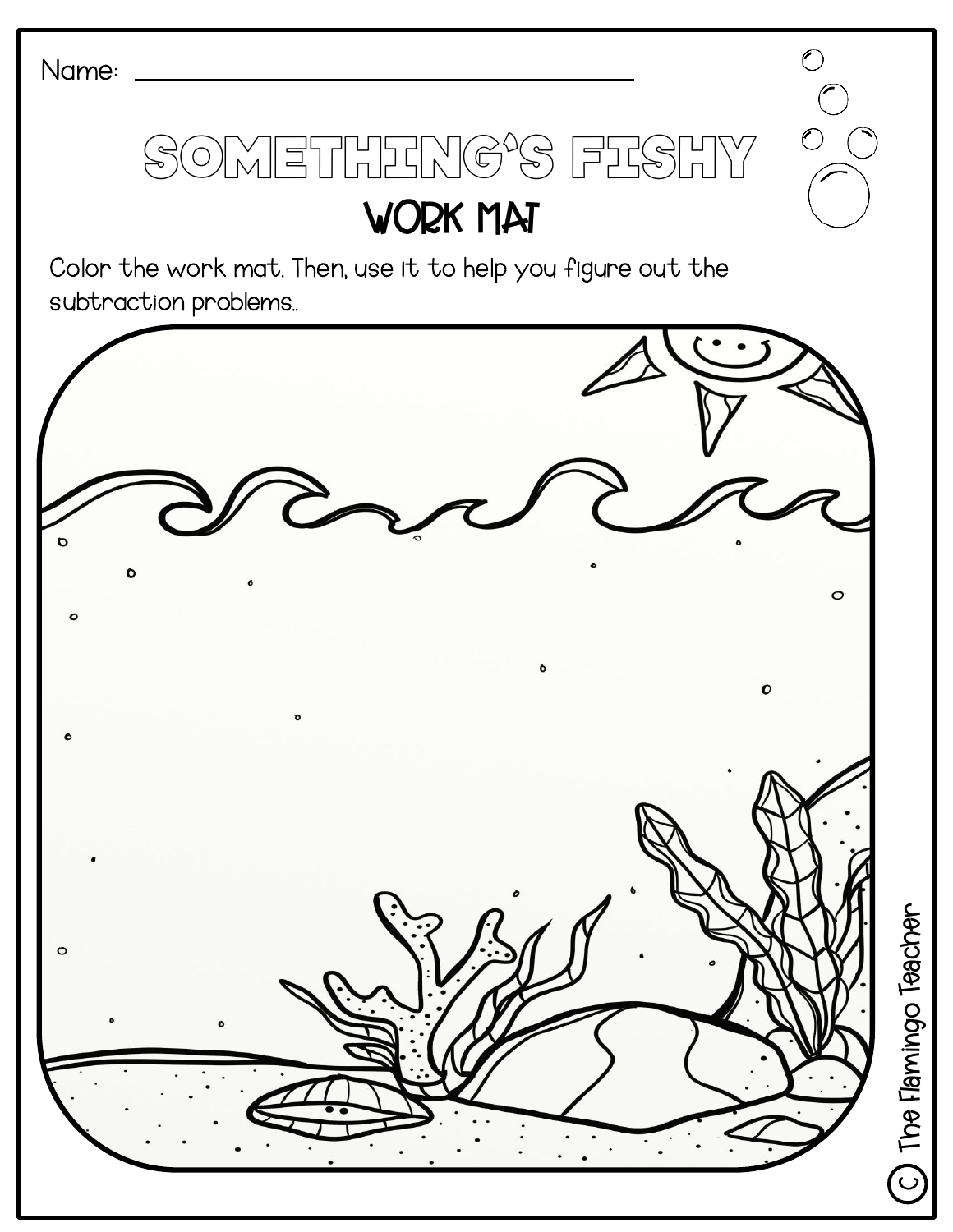Name:

#### SOMETHING'S FISHY SUBTRACTION FUN!

Directions: Use the fish you cut out to figure out the subtraction problems.

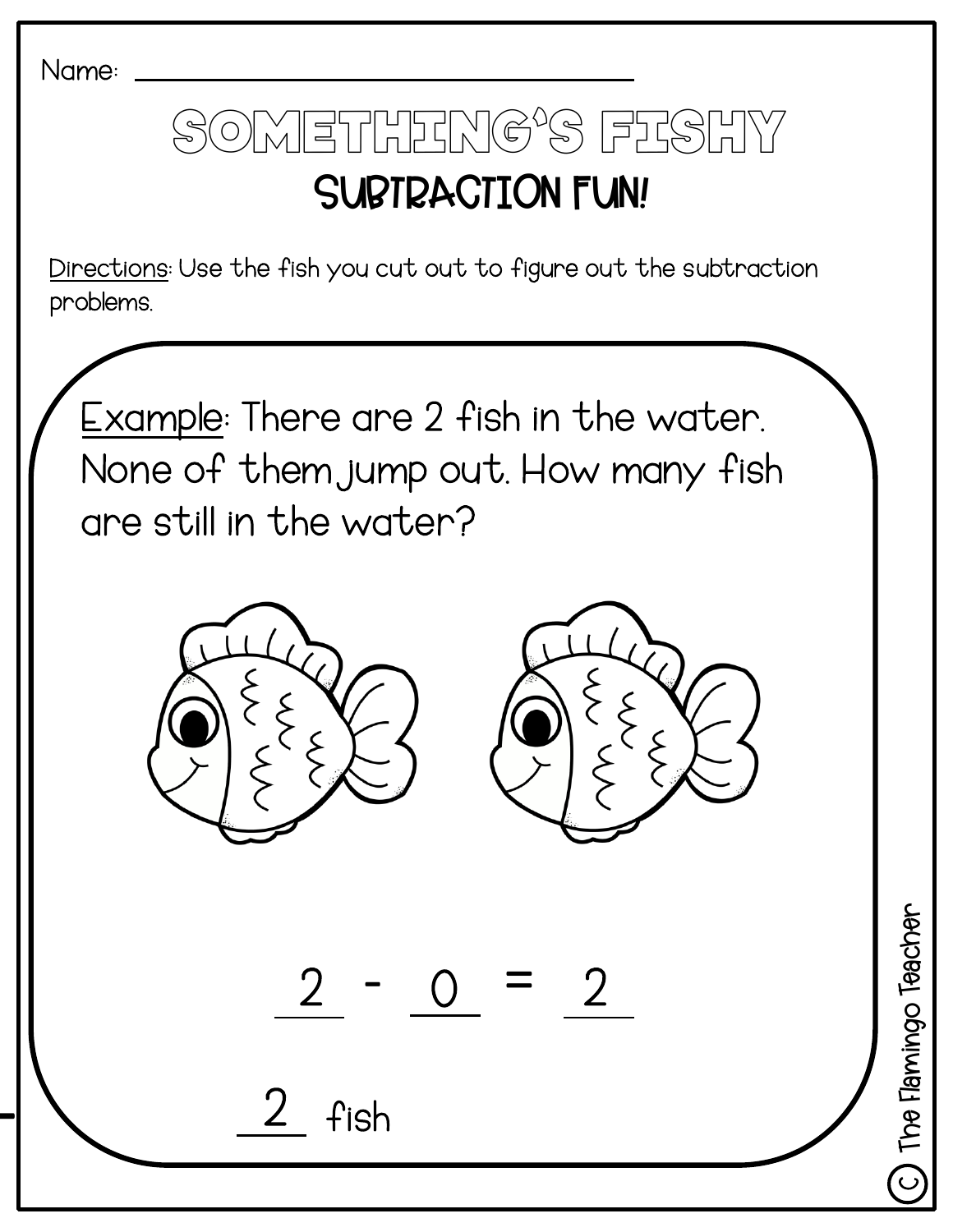## Something's fishy: SUBTRACTION FUN!

1. There are 4 fish in the water. A fisherman catches all of them. Fill in the missing numbers.

 $-$ 

 $\circ$  =

0

2. A shark was chasing 6 fish. He did not get any of them. How many fish are left?

0

3. In the fish tank, 8 little fish were hiding behind a rock. The boy took all the fish out to clean the tank. Fill in the missing numbers.  $-$  = <u>0</u>

4. Katrina went swimming in the lake. She tried using her net to catch them, but she did not get any. They were too fast. Fill in the missing number.

 $\frac{5 - 0}{5}$  =

The Flamingo Teacher The Flamingo Teacher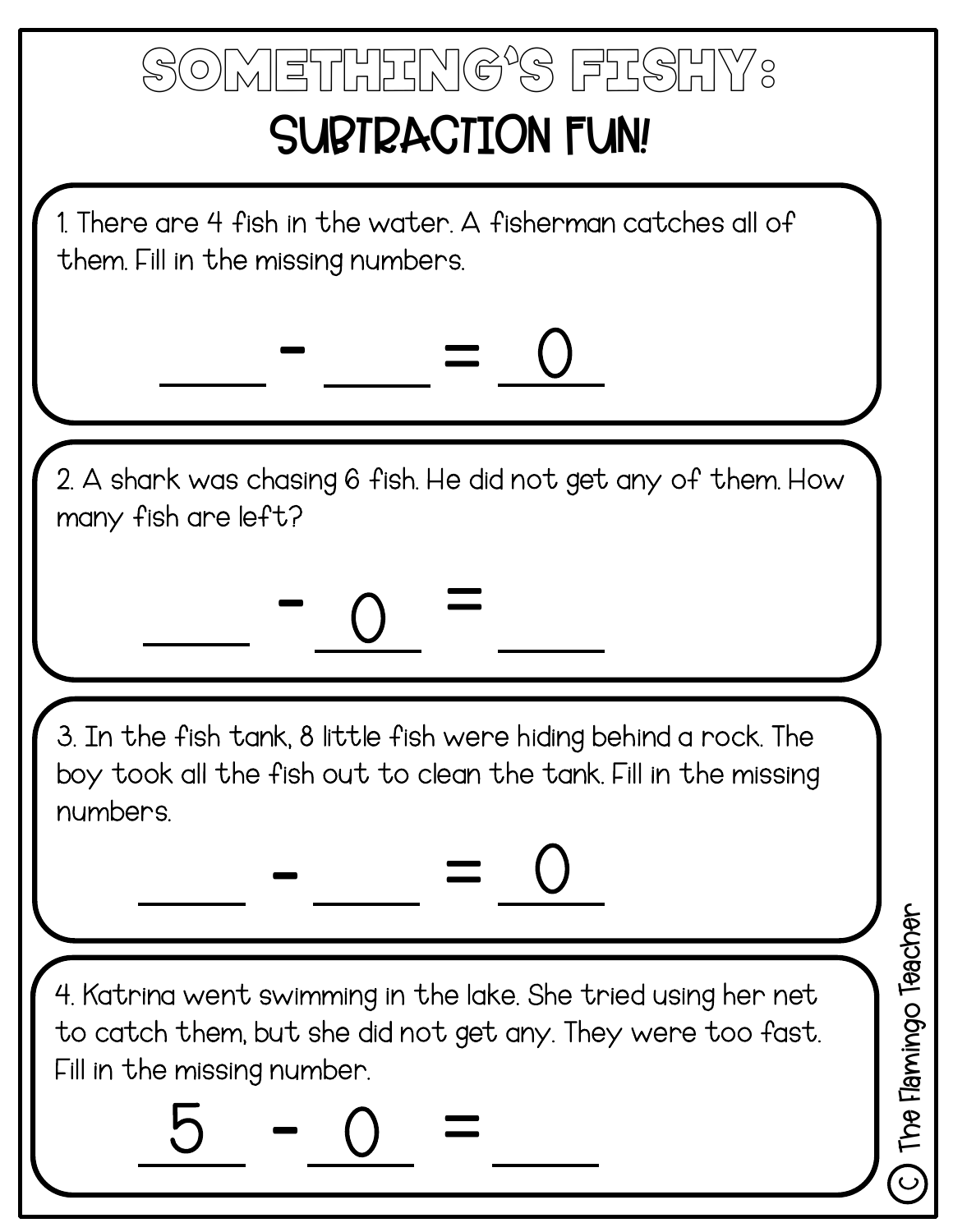## Something's fishy: SUBTRACTION FUN!

5. Chase goes to the pet store to buy some fish. There are 9 fish in the tank. He buys all of them. Fill in the missing numbers.  $=$   $-$ 0

6. There are 7 blue fish swimming in the pond. There are no yellow fish. Fill in the missing numbers.

 $=$   $-$ 

7. Harper is sad.. She tried to win a goldfish in the game at the fair. There were 10 goldfish, but she did not win any. Fill in the missing numbers.  $- 0 =$ 

0

0

8. Gabe had 6 rainbow fish in his net. He put them all back in the ocean. How many rainbow fish does he have left? Fill in the missing numbers. - =

The Flamingo Teacher

The Flamingo Teacher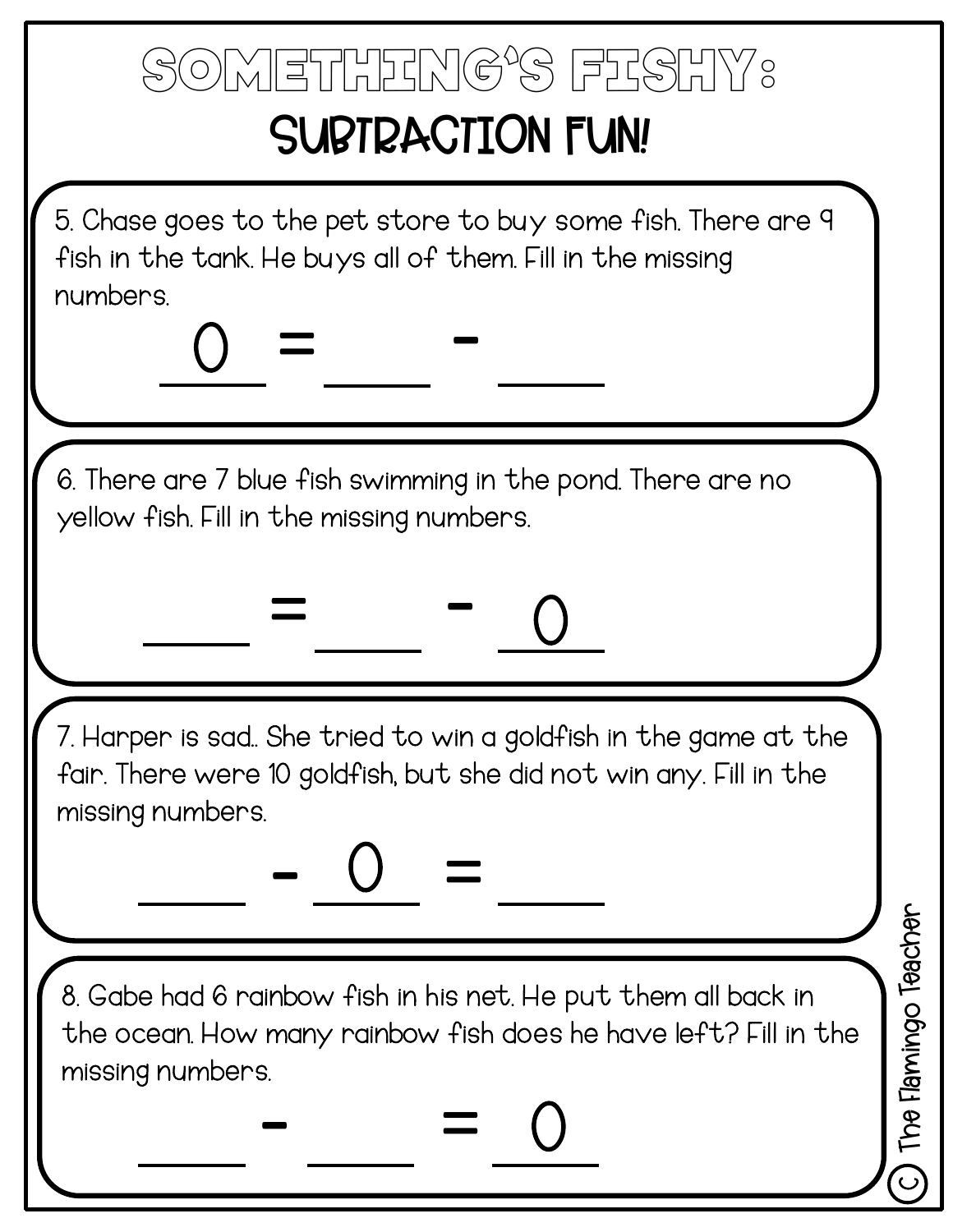### Something's fishy: CHALLENGE PAGE

Using the fish that you colored and cut out, make up your own math subtraction problem. Write it below and solve it.